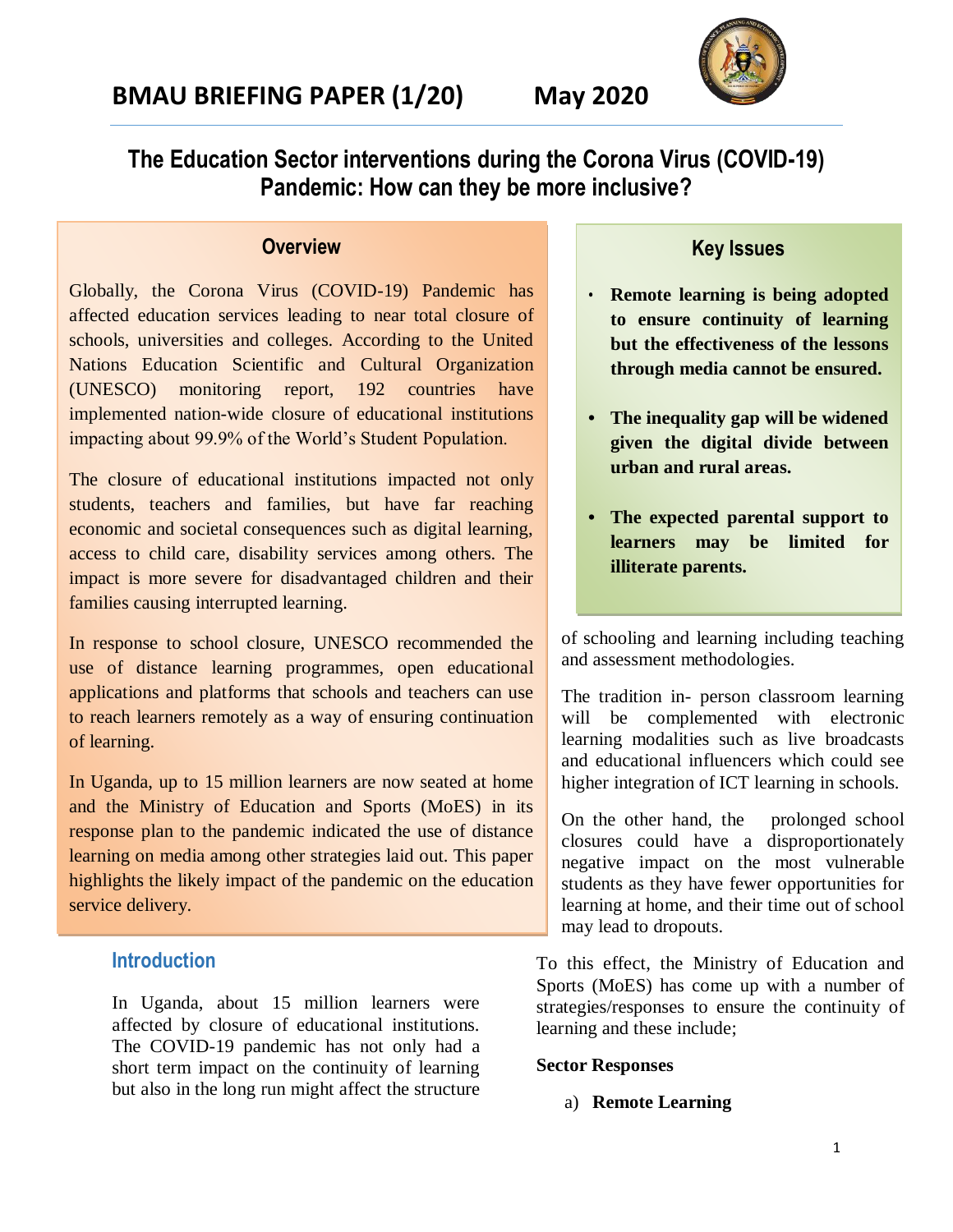# **BMAU BRIEFING PAPER (1/20) May 2020**

On the 20<sup>th</sup> April 2020, the First Lady and Minister for Education and Sports noted that the Ministry had produced a framework to guide the process of continuity of learning. Basic concepts, harmonized learning packages/materials were identified and guidelines prepared for Local Governments to ensure effective learning. These would be delivered on radios and televisions and will mainly focus on P.1 to P.7 effective Monday 20<sup>th</sup> April 2020. In addition, self-study materials were developed and will be handed over to the District leadership led by Resident District Commissioner (RDC), Chief Administrative Officer (CAO) and the District Education Officers. These will distribute the materials to the Sub county chiefs who will in turn hand them to Parish chiefs for onward distribution to Local Council One to give them to learners in the different homes.

Furthermore, the MoES together with UNICEF and the National Information Technology Authority have introduced a free of charge and easy to use digital learning platform-Kolibri with educational content approved by the National Curriculum Development Centre (NCDC) in Science and Mathematics for secondary school learners and inclusive education for primary.

## b) **Parental involvement on informal and nonformal learning**

At a time like this, the role of parents and family which has always been extremely important, is critical in the task of ensuring children continue to learn even when away from classrooms. To this effect, the First Lady and Minister for Education and Sports has appealed to parents and families to help learning take place by

involving the learners in their home activities to give them skills for life such as cooking, cleaning, gardening, looking after animals, physical activity among others. These would help learners make a craft or develop innovation which can be required later on.

The strategies have however created mixed reactions among parents and educationalist on their efficacy. The MoES needs to critically assess the readiness of these interventions/strategies to minimize as much as possible, the negative impact that could arise. For instance;

i) **The effectiveness of the lessons through media** ; the MoES needs to examine how effective this mode of delivery would be and how many pupils/students are likely to benefit given that only 45.2% and 17.4% of Ugandan households owned a radio and TV respectively(National Household Survey Report 2016/17). Few learners particularly in rural areas have access to mobile phones to access information or even connect with their teachers. Nearly 90% of students currently out of the classroom do not have access to a computer and 82% do not have access to internet at home and therefore may not access digital books and other learning materials.

Use of the TVs and Radios to deliver lessons seems to be more teacher-centred than learner centred as there is little or no interaction with learners. Learners cannot ask questions for clarification of concepts and teachers' pace may not cater for individual differences among learners more so the slow learners. The sessions aired on TV are not making provision for sign language for the benefit of learners with special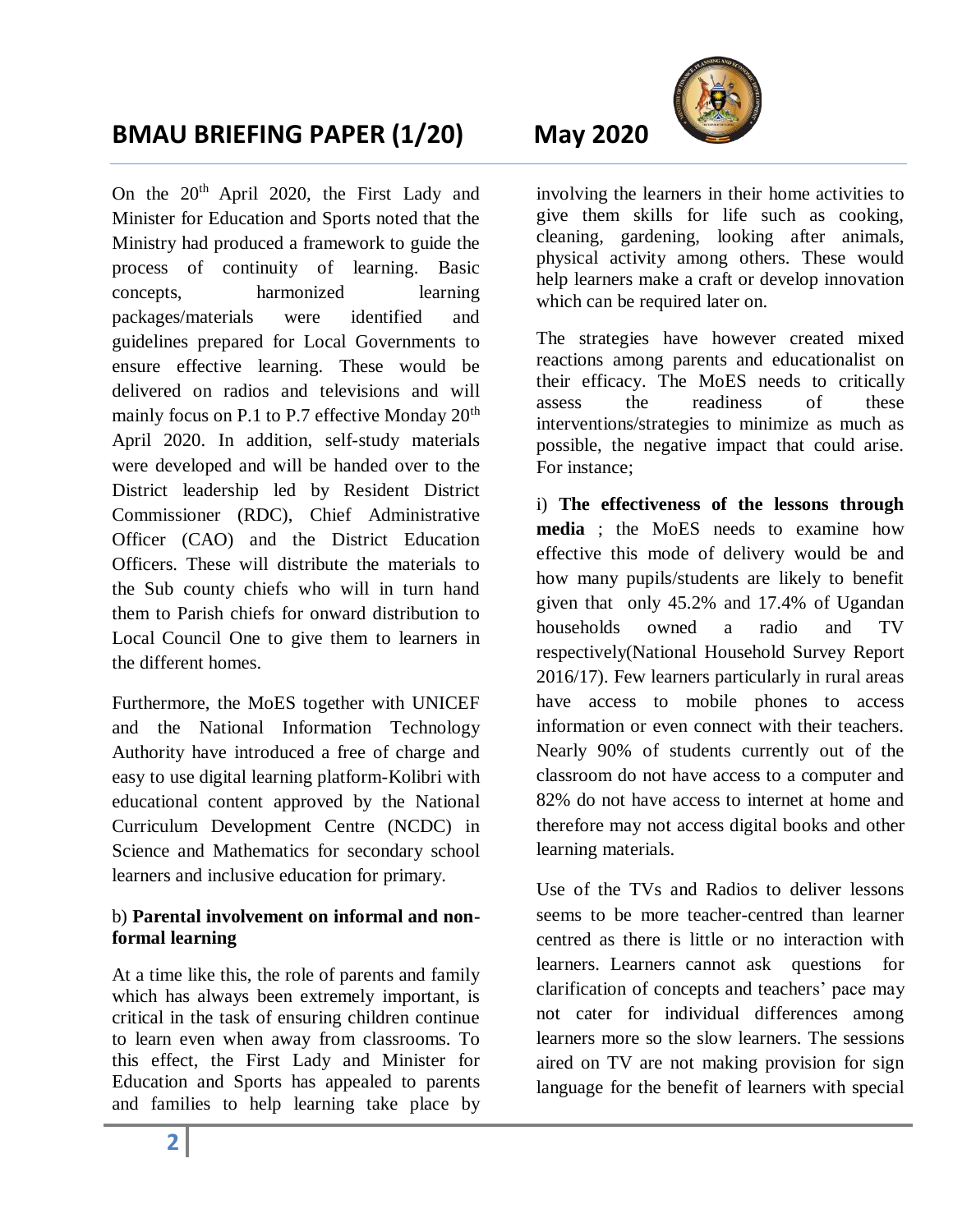# **BMAU BRIEFING PAPER (1/20) May 2020**

needs. On the other hand, use of teaching learning aids particularly visuals by teachers for more in depth learning would be limited when lessons are conducted on radios or where prerecorded or self-study materials are distributed to learners, yet these are key in the learning process.

Additionally, findings of the Budget Monitoring and Accountability Unit in the MFPED FY 2018/19 indicated that children missed school in the planting and harvesting especially between March and April; July and August.<sup>1</sup> Considering that the pandemic has come at a time when the planting season is on, the number of beneficiaries might be limited especially in the rural areas. Use of continuous assessment recently introduced under the new curriculum for lower secondary would be difficult to assess and grade the students.

ii) **Widening the inequality gap given the digital divide**; the above notwithstanding, urban based learners with access to mobile phones, radios, TVs and the internet will more likely be able to interact with their teachers compared to their rural counterparts therefore benefitting more and in the end have better learning opportunities. The result of all this, is inequality in education outcomes among the learners in Uganda.

iii) **Availability of accurate statistics of learners may limit effective distribution** of the printed materials; there is an ongoing concern on the accuracy of the available statistics. The



MoES Education Management Information System might not provide reliable statistics given that it dates as far back as 2017. In addition, the UBOS statistics (2019) might not depict the real picture on the ground, given that some learners might not be in the current places where the available data places them as indicated by the Director Basic Education-MoES.

iv) **Parents' ability to guide the learners**; whereas the pandemic brings in an opportunity for parents' involvement in their children's education, the fate might be different for children whose parents cannot read and write. Given that, literacy level is at 70%, the Ministry should consider some parents' ability to guide the learners. The MoES has previously had experiences of low parental involvement in children's education especially in provision of meals at schools.

**v) Slowdown in infrastructure development**; as part of the education service delivery, infrastructure is a very critical component of educational institutions. But with the pandemic at hand, the likelihood of reduced or no progress for a number of projects in the Education sector is almost inevitable.

By February 2020, the Education sector registered poor performance for a number of development projects due to non-receipt of fund and poor planning. For instance, works the Uganda Petroleum Institute Kigumba stalled due to non-receipt of funds, John Kale Institute of Science and Technology project stalled due to a court case regarding landownership, and Emergency Construction of Primary schools where 10 of the 11 schools planned for half year

 $\overline{a}$ 

<sup>&</sup>lt;sup>1</sup> MFPED, "Semi-Annual Budget Monitoring Report FY 2018/19."